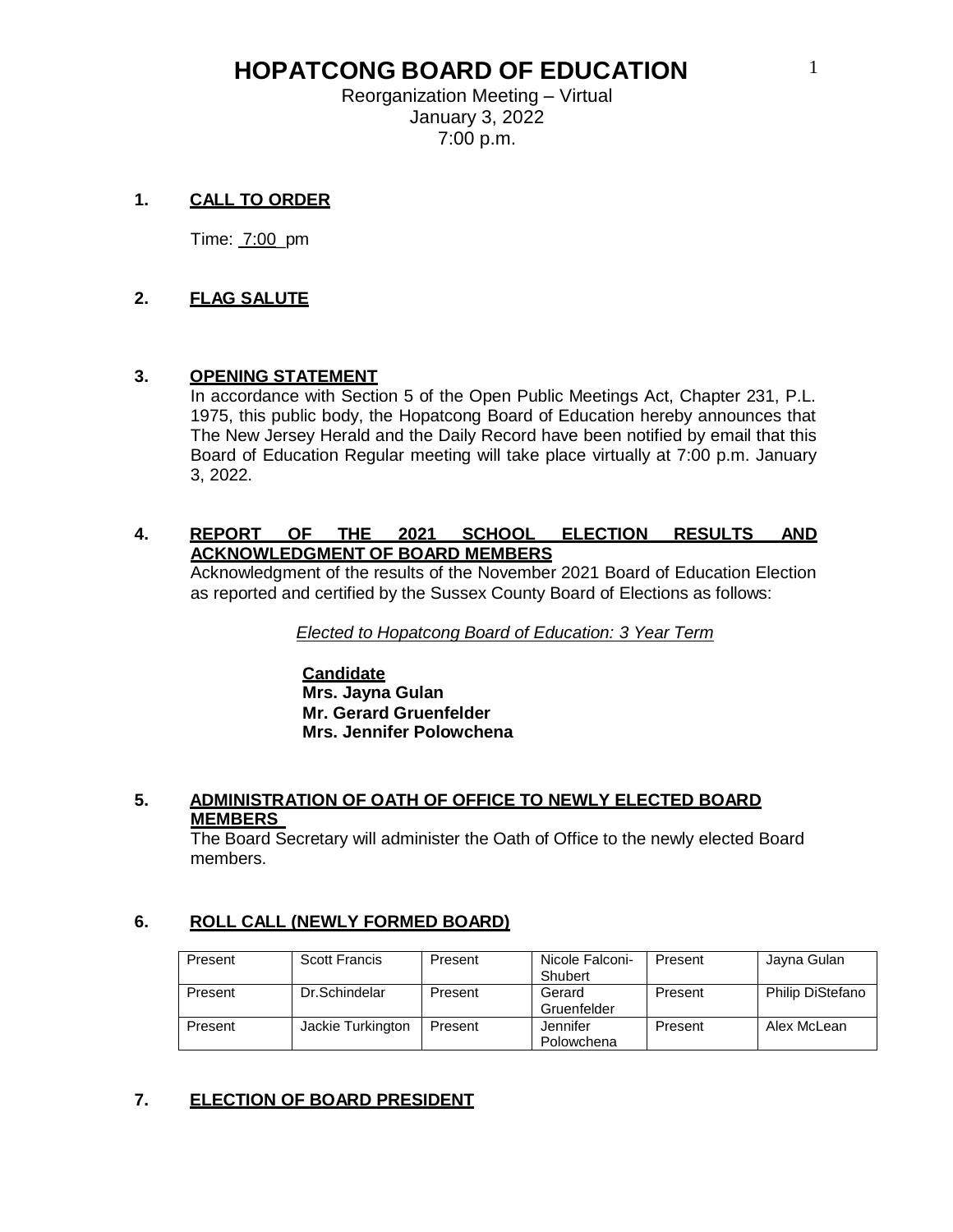Reorganization Meeting – Virtual January 3, 2022 7:00 p.m.

The Board Secretary will entertain a motion for nominations for **Hopatcong Board of Education President** for the 2021/2022 school year and 2022/2023 school year through December 31, 2022.

| <b>Nominations</b>   | Made by                              |
|----------------------|--------------------------------------|
| Alex Mclean          | Mr. Distefano (Motion did not carry) |
| <b>Scott Francis</b> | Ms. Falconi-Shubert (Motion carried) |

#### **Motion to approve President Francis:**

(ACTION)Motion by Gulan, seconded by Falconi-Shubert

**Roll Call Vote**

| Yes | <b>Scott Francis</b> | Yes | Nicole Falconi- | Yes | Jayna Gulan             |
|-----|----------------------|-----|-----------------|-----|-------------------------|
|     |                      |     | Shubert         |     |                         |
| Yes | Dr.Schindelar        | Yes | Gerard          | Yes | <b>Philip DiStefano</b> |
|     |                      |     | Gruenfelder     |     |                         |
| Yes | Jackie Turkington    | Yes | Jennifer        | Yes | Alex McLean             |
|     |                      |     | Polowchena      |     |                         |

#### **8. ELECTION OF BOARD VICE-PRESIDENT**

The Board President will entertain a motion for nominations for **Hopatcong Board of Education Vice-President** for the 2021/2022 school year and 2022/2023 school year through December 31, 2022.

| <b>Nominations</b>   | Made by                               |
|----------------------|---------------------------------------|
| Mr. Distefano        | Dr. Schindelar (Motion did not carry) |
| Mrs. Falconi-Shubert | Mrs. Turkington (Motion carried)      |

**Motion to approve Vice President Falconi Schubert:** (ACTION)Motion by Turkington, seconded by Gulan

#### **Roll Call Vote**

| Yes | <b>Scott Francis</b> | Yes | Nicole Falconi- | Yes | Jayna Gulan      |
|-----|----------------------|-----|-----------------|-----|------------------|
|     |                      |     | Shubert         |     |                  |
| No  | Dr.Schindelar        | No  | Gerard          | No  | Philip DiStefano |
|     |                      |     | Gruenfelder     |     |                  |
| Yes | Jackie Turkington    | Yes | Jennifer        | No  | Alex McLean      |
|     |                      |     | Polowchena      |     |                  |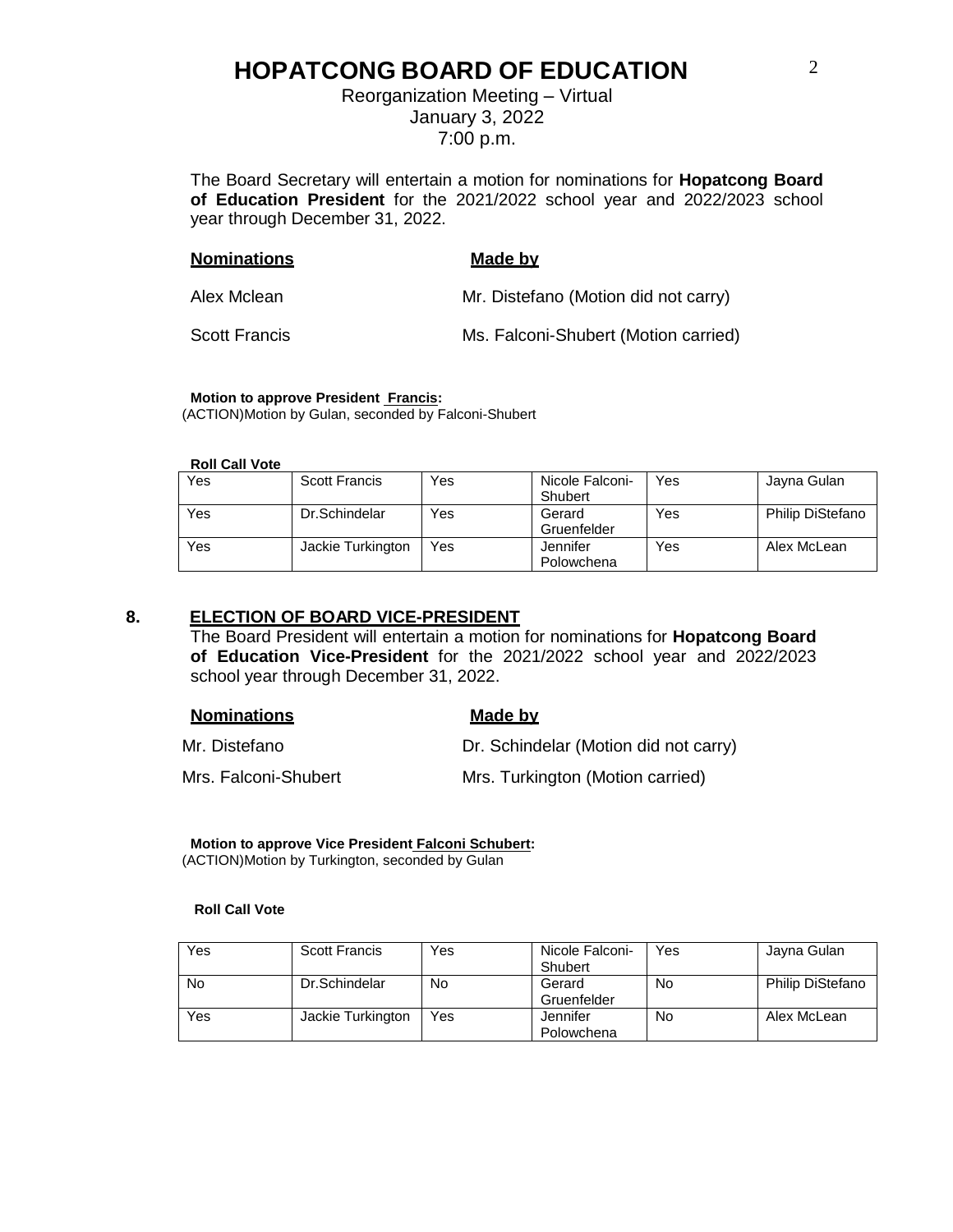#### Reorganization Meeting – Virtual January 3, 2022 7:00 p.m.

## **9. ESTABLISHMENT OF BOARD OF EDUCATION ANNUAL MEETING CALENDAR**

Approval of the attached list of **Board Meeting dates for the 2021/2022 school year and 2022/2023 school year** through the Reorganization Meeting in **January 2023** and notification of such dates to the official newspapers of the Hopatcong Board of Education.

#### **Motion to approve:**

(ACTION)Motion by Turkington, seconded by Falconi-Shubert

| Yes | <b>Scott Francis</b> | Yes | Nicole Falconi-<br>Shubert | Yes | Jayna Gulan             |
|-----|----------------------|-----|----------------------------|-----|-------------------------|
| Yes | Dr.Schindelar        | Yes | Gerard<br>Gruenfelder      | Yes | <b>Philip DiStefano</b> |
| Yes | Jackie Turkington    | Yes | Jennifer<br>Polowchena     | Yes | Alex McLean             |

### **10. APPOINTMENT OF NEWSPAPERS**

Appointment of the *New Jersey Herald***,** the *Daily Record* and the *Star Ledger*  as the official newspapers used by the Board of Education at the Board Secretary's discretion.

#### **Motion to adopt items 10:**

(ACTION)Motion by Turkington, seconded by Gruenfelder

| Yes | <b>Scott Francis</b> | Yes | Nicole Falconi-<br>Shubert | Yes | Jayna Gulan             |
|-----|----------------------|-----|----------------------------|-----|-------------------------|
| Yes | Dr.Schindelar        | Yes | Gerard<br>Gruenfelder      | Yes | <b>Philip DiStefano</b> |
| Yes | Jackie Turkington    | Yes | Jennifer<br>Polowchena     | Yes | Alex McLean             |

## **11. APPOINTMENT OF FINANCIAL DEPOSITORIES**

Approval of **Fulton Bank of New Jersey, Santander, and Valley National Bank**  as bank depositories for the Board of Education and authorization for the President to be the signatory and have signature plates made.

#### **Motion to adopt items 11:**

(ACTION)Motion by Gulan, seconded by Polowchena

| Yes | <b>Scott Francis</b> | Yes | Nicole Falconi-<br>Shubert | Yes | Jayna Gulan             |
|-----|----------------------|-----|----------------------------|-----|-------------------------|
| Yes | Dr.Schindelar        | Yes | Gerard<br>Gruenfelder      | Yes | <b>Philip DiStefano</b> |
| Yes | Jackie Turkington    | Yes | Jennifer<br>Polowchena     | Yes | Alex McLean             |

## **12. ADOPTION OF CODE OF ETHICS**

Approval of the adoption of the Code of Ethics for School Board members as required by law, N.J.S.A. 18A:12-2.1 and N.J.S.A. 41:1-1 and 1-3.